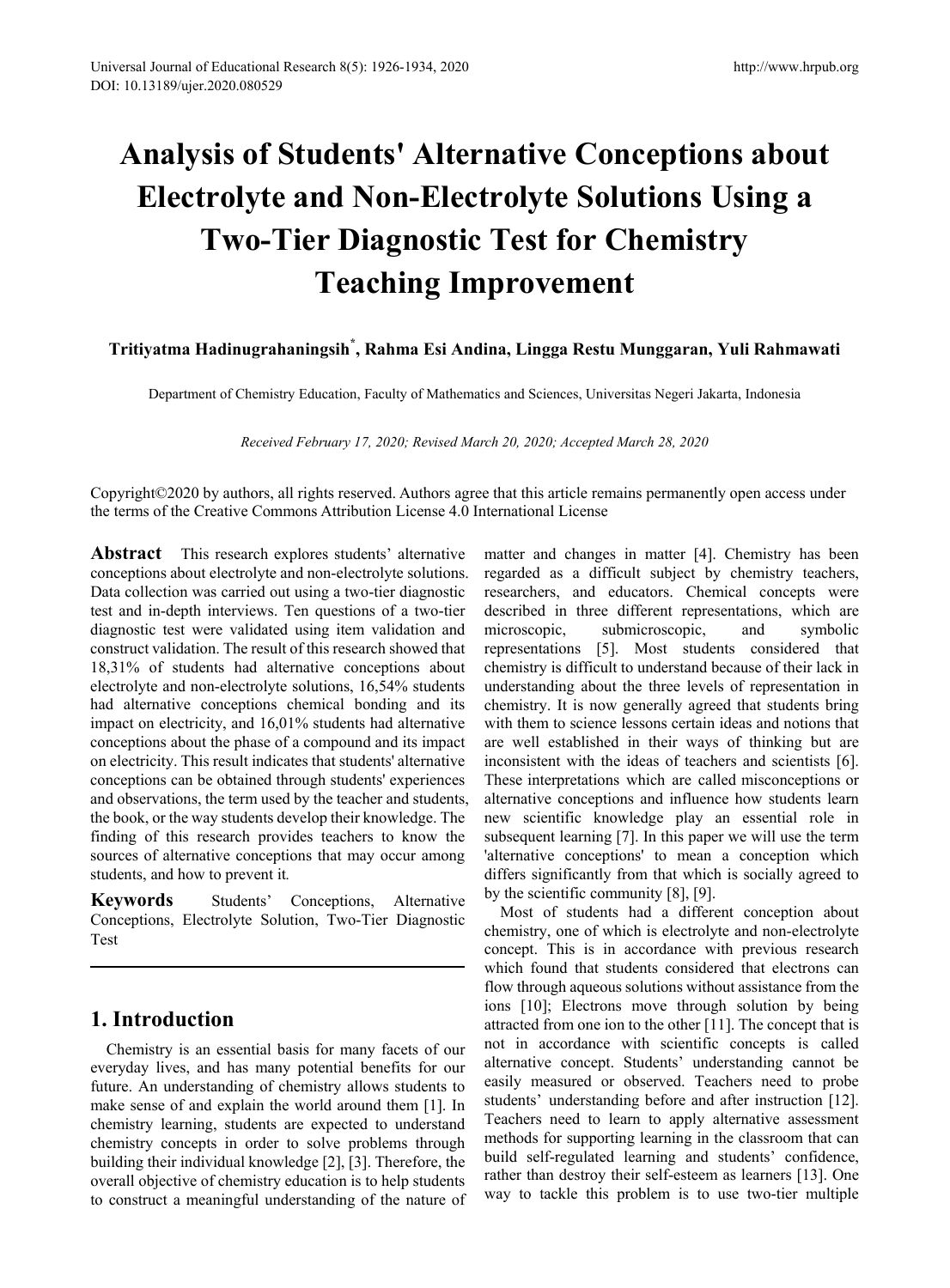choice questions, which require students to select both the correct answer and its reason [14], [15]. The use of a two-tier diagnostic tests has provided a better way to improve how students' conceptions can be evaluated [6]. Two-tier diagnostic test, as Treagust reported, was first developed with items specifically designed to identify alternative conceptions and misunderstandings in clearly defined content areas of science [12], [14]. Two-tier diagnostic tests have been regarded as an effective assessment tool to determine students' conceptual understanding and alternative conceptions [6], [12], [16]. In a two-tier test, the first tier asks a student to make a choice about some specific content knowledge and the second tier asks the students about the reason or explanation for his or her choice in the first tier. In Treagust's (1988) method for scoring of two-tier items, each item was considered to be correctly answered if a student's choice of the first tier (content knowledge) and the second tier (reason for the first tier) were both correct. With this stringent method of scoring, chances of obtaining a correct answer by guessing were very low [12]. Students' understanding cannot be easily measured or observed. Teachers need to probe students' understanding. One good method for doing this is by way of interviews [17], [18]. Therefore, besides using two-tier diagnostic tests, students' alternative conceptions about the concept of electrolyte and non-electrolyte solutions are also obtained using in-depth interviews.

In recent years, many studies in the chemical education literature have reported students' alternative conceptions in chemistry and the difficulty they present for future learning [17]. It causes students' understanding to become a major problem in chemistry education. The concepts of electrolyte and non-electrolyte solutions are one of the difficult concepts for students to understand, so many students have alternative conceptions about this concept.

Based on mentioned issues, the objectives of this research were summarized as follows:

- 1. Analyze students' alternative conceptions about electrolyte and non-electrolyte solutions using two-tier diagnostic test.
- 2. Provided a better way to improve how student conceptions in chemistry can be evaluated.

## **2. Methodology of Research**

This research was conducted by means of a qualitative research. This research was conducted in public school in Karawang, West Java and involved 127 students in the academic year of 2017/2018. These students consisted of first-year students enrolled for science program. Students' understanding was analyzed using two-tier diagnostic test and in-depth interview. This research was executed in 10th grade of senior high school in public school in Karawang, West Java. The result of this research can be used as a reference for teachers to provide a better way to improve how students' conceptions in chemistry can be evaluated.

Learning activities were carried out in two weeks with guided discussion in a small group consisted of six students in a group. At the end of learning, students have to answer ten questions of two-tier multiple diagnostic test, then some students were interviewed to know students' conceptions about electrolyte and non-electrolyte solutions. Interviews involved some students that had chosen randomly. Interviews were conducted using open-ended questions and the writing-drawing technique. Based on test and interview results, some conceptions of students in electrolyte and nonelectrolyte solutions were identified. The questions consisted of three concepts about electrolyte and non-electrolytes and are explained in Table 1 which showed us the parameters of the two-tier diagnostic test.

| Concept                                                         | Parameter                                                                                                                                    | Number of Questions |  |
|-----------------------------------------------------------------|----------------------------------------------------------------------------------------------------------------------------------------------|---------------------|--|
|                                                                 | Students can understand the definition of electrolyte solution.                                                                              | 1                   |  |
| Concept of electrolyte solution<br>and non-electrolyte solution |                                                                                                                                              | 8                   |  |
|                                                                 | Students can determine the electricity property of solution based on data.                                                                   | 10                  |  |
|                                                                 | Students can determine the non-electrolyte solution and explain the reason<br>using its chemical bonding                                     | $\overline{2}$      |  |
|                                                                 | Students can determine the electrolyte solution based on data and explain the<br>reason using the data and its chemical bonding.             | 4                   |  |
| Chemical<br>bonding<br>and<br>its<br>impact on electricity      | Students can determine the electrolyte solution based on submicroscopic<br>representation and explain the reason using its chemical bonding. | 5                   |  |
|                                                                 | Students can determine that HCl is an electrolyte solution and explain that<br>polar covalent bonding can be dissociated.                    | 6                   |  |
|                                                                 | Students can determine the compound that can conduct electricity based on<br>the chemical bonding and explain the reason.                    | 9                   |  |
|                                                                 | Students can determine electrical property of sodium chloride in solid,                                                                      | 3                   |  |
| Phase of compound and its                                       | aqueous, and solution and explain the reason.                                                                                                |                     |  |
| impact for electricity                                          | Students can determine the compound that can conduct electricity in various<br>phases and explain the reason.                                | $\overline{7}$      |  |
|                                                                 |                                                                                                                                              |                     |  |

**Table 1.** The parameters of the two-tier diagnostic test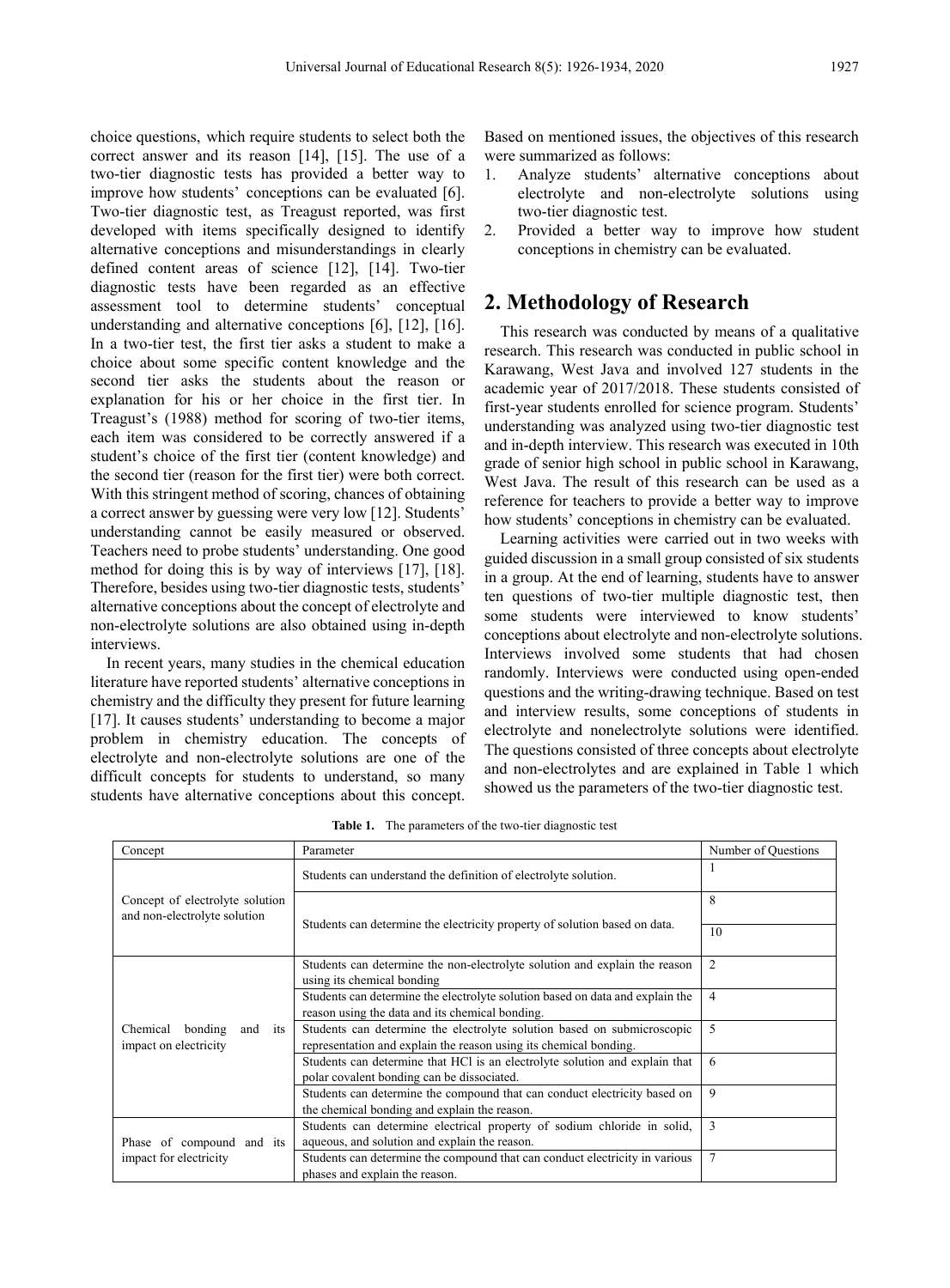Parameters of the questionnaire showed us the explanation of a two-tier diagnostic test. The two-tier diagnostic test on electrolyte and non-electrolyte solutions consisted of ten questions. Based on construct validity, the questionnaire was validated by six experienced teachers with v value between  $0.95 - 1.00$  and it showed that all questions in the two-tier diagnostic test were valid. In addition, item validation involved 115 students and obtained a  $\Gamma$  value for each item was more than that in the  $\Gamma$ table (0,183) and it showed that all items in the two-tier diagnostic test were valid.

## **3. Results and Discussions**

### **3.1. Result of Two-Tier Diagnostic Test**

The result was obtained from students' answers to two-tier diagnostic test questions involving electrolyte and non-electrolyte solutions. The questionnaire consisted of three concepts in electrolytes and non-electrolytes, concepts of electrolyte and non-electrolyte solutions, chemical bonding and its impact on properties, and phases of compounds and its impact on electrical properties. The consistency of students' answers were also used to find out about the students' understanding [19]. The overall average results for each item are shown in Table 2. In addition, an analysis was conducted to compare the consistency of answers regarding the concept of students' understanding in the three concept categories shown with their responses or their customized reasons for selected the multiple-choice items.

According to the result, in the first concept category (question number 1, 8, 10), students have good understanding of the first question about electrolyte and non-electrolyte concepts. The result from question 1 showed that there is no difference between the classes. Thus, from the questions 8 and 10 there were differences between classes. Students in group IV have the highest percentage of students that answered the questions correctly in the first category (57,78%). Students in group II have the lowest percentage of students that answered the questions correctly (36,46%). This result showed us that there are differences between the classes in the concept of electrolyte and non- electrolyte solutions, especially for the question 8 and 10. In the second concept (question number 2, 4, 5, 6, and 9), Group I has the lowest students percentage that answered correctly in the concept category of chemical bonding and its impact on electricity properties (43,23%). Group IV has the highest students' percentage that answered correctly in the concept category chemical bonding and its impact on electricity properties (89,24%). This result showed us that there are differences between the classes in the concept of chemical bonding and its impact on electricity properties. In the third concept (question numbers 3 and 7), Group II has the lowest students' percentage that answered correctly in the concept category phase of compound and its impact on electricity properties (28,13%). Group IV has the highest students' percentage that answered correctly in concept category chemical bonding and its impact on electricity properties (75,00%). This result showed us that there were differences between the classes in the concept of phase of compound and its impact on electricity properties.

| No.            | <b>Concept Categories</b>                                     | <b>Ouestion</b><br><b>Number</b> | <b>Student's Group</b> |          |          |          |                    |
|----------------|---------------------------------------------------------------|----------------------------------|------------------------|----------|----------|----------|--------------------|
|                |                                                               |                                  | I                      | П        | Ш        | IV       | Total<br>$N = 127$ |
|                |                                                               |                                  | $N = 31$               | $N = 32$ | $N = 32$ | $N = 30$ |                    |
| 1              | Concept of electrolyte and non-electrolyte<br>solutions       | 1                                | 100,00                 | 96,88    | 100,00   | 100,00   | 99,20              |
|                |                                                               | 8                                | 12,90                  | 6,25     | 25,00    | 36,67    | 21,30              |
|                |                                                               | 10                               | 35,48                  | 6,25     | 9,38     | 36,67    | 22,80              |
|                |                                                               | Mean                             | 49,46                  | 36,46    | 44,79    | 57,78    | 47,77              |
| $\overline{2}$ | Chemical bonding and its impact on electrolyte<br>properties  | 2                                | 38,70                  | 53,10    | 78,10    | 96,20    | 66,90              |
|                |                                                               | 4                                | 58,10                  | 90,60    | 100,00   | 86,70    | 84,30              |
|                |                                                               | 5                                | 9,68                   | 6,25     | 59,40    | 100,00   | 44,10              |
|                |                                                               | 6                                | 93,55                  | 96,90    | 100,00   | 93,30    | 96,10              |
|                |                                                               | 9                                | 16,13                  | 78,10    | 78,10    | 70,00    | 61,40              |
|                |                                                               | Mean                             | 43,23                  | 64,99    | 83,12    | 89,24    | 70,56              |
| 3              | Phase of compound and its impact on electrolyte<br>properties | 3                                | 54,84                  | 50,00    | 68,80    | 90,00    | 66,10              |
|                |                                                               | $\tau$                           | 12,90                  | 6,25     | 18,80    | 60,00    | 25,20              |
|                |                                                               | Mean                             | 33,87                  | 28,13    | 43,80    | 75,00    | 45,65              |

**Table 2.** Percentage of correct students' answers in the first tier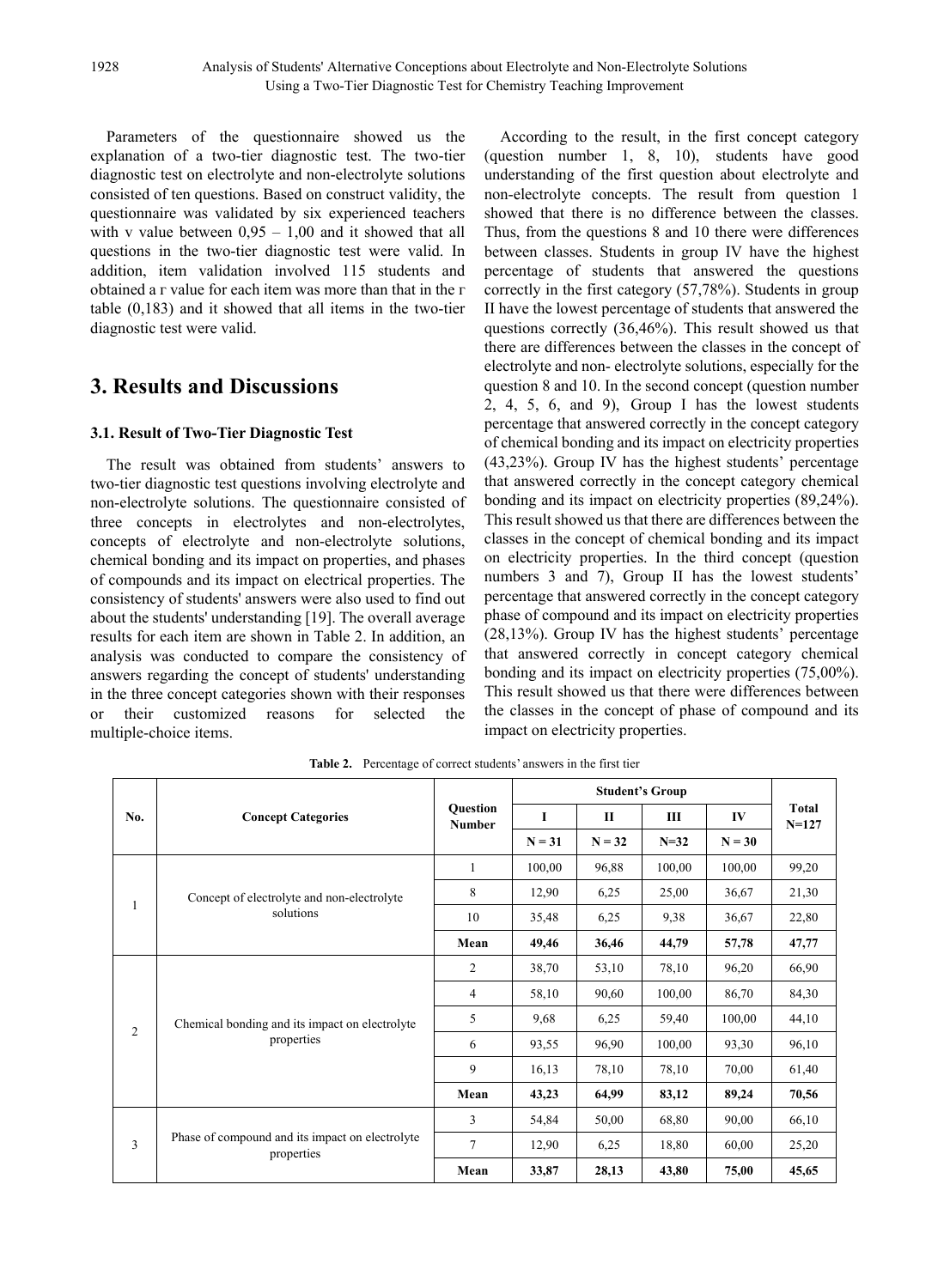| No.            | <b>Concept Categories</b>                                      |                                  | <b>Student's Group</b> |              |        |          |                    |
|----------------|----------------------------------------------------------------|----------------------------------|------------------------|--------------|--------|----------|--------------------|
|                |                                                                | <b>Ouestion</b><br><b>Number</b> |                        | $\mathbf{I}$ | Ш      | IV       | Total<br>$N = 127$ |
|                |                                                                |                                  | $N = 31$               | $N = 32$     | $N=32$ | $N = 30$ |                    |
|                | Concept of electrolyte and non-electrolyte<br>solutions        |                                  | 48,00                  | 69,00        | 62,50  | 80,00    | 65,35              |
|                |                                                                | 8                                | 3,00                   | 3,00         | 18,75  | 23,33    | 13,39              |
|                |                                                                | 10                               | 13,00                  | 0.00         | 3,13   | 20,00    | 10,24              |
|                |                                                                | Mean                             | 21,33                  | 24,00        | 28,13  | 41,11    | 29,66              |
| $\overline{2}$ | Chemical bonding and its impact on electrolyte<br>properties   | 2                                | 13,00                  | 44,00        | 62,50  | 66,67    | 46,46              |
|                |                                                                | 4                                | 35,00                  | 81,00        | 15,63  | 50,00    | 45,67              |
|                |                                                                | 5                                | 6,00                   | 3,00         | 37,50  | 90,00    | 33,86              |
|                |                                                                | 6                                | 19,00                  | 94,00        | 40,63  | 53,33    | 51,18              |
|                |                                                                | 9                                | 0.00                   | 9,00         | 25,00  | 46,67    | 21,26              |
|                |                                                                | Mean                             | 14,60                  | 46,20        | 36,25  | 61,33    | 39,69              |
| 3              | Phases of compound and its impact on electrolyte<br>properties | 3                                | 29,00                  | 9,00         | 6.25   | 50,00    | 22,83              |
|                |                                                                | $\overline{7}$                   | 3,00                   | 3,00         | 6,25   | 50,00    | 18,11              |
|                |                                                                | Mean                             | 16.00                  | 6,00         | 6,25   | 50,00    | 20,47              |

**Table 3.** Percentage of consistent students' answers

Besides students' answers in the first tier of the two-tier diagnostic test, consistency in students' understanding of the three categories of concepts was evaluated. The two-tier diagnostic test is also used to evaluate students' responses in the first tier. Based on the analysis, students are not very consistent in understanding the key concepts. According to the results, we can know that students' ability to answer the first tier in the two-tier diagnostic test of electrolyte and non-electrolyte solutions was different between the classes. The lowest percentage was obtained by group II in the concept phase and its impact on electricity properties (28,13%) and the highest percentage was obtained by group IV in the concept phase and its impact on electricity properties (75,00%). The consistency of the answers of students was analyzed to gain students' conception in electrolyte and non-electrolyte concepts. The consistency of students' answers is shown in Table 3. Based on the table, it is known that some students show consistency of answers of two-tier diagnostic test question. It shows that some students have good concept understanding. Students who answered correctly for both tiers showed that the students' had an appropriate conceptual understanding [6], [20], [21]. The result showed us that 21,33% students in group I, 24,00% students in group II, 28,13% students in group III, and 41,11% students in group IV have a good understanding of the concept in electrolyte and non-electrolyte concept.

An electrolyte solution is a solution that has the ability to conduct electricity suggesting the presence of electrically charged particles that are able to move within the solution [22]. Some students answered correctly the question in the two-tier diagnostic test about electrolyte and nonelectrolyte solutions. Students assumed that ions in solution can move freely through the solution, so electricity can be conducted. This result is in accordance with the previous research. Students assumed that electrons flowing through the electrolyte solutions [11]. This statement based on students' answers and interview results are given below.

*"An electrolyte solution is a solution that can conduct electricity because the ions can move freely in a solution"*

(Students' Interviews - Student 03, June 02, 2018)

*"An electrolyte solution is a solution that can conduct electricity and if decomposed in water, produces positive and negative ions that can move freely"*

(Students' Interviews - Student 02, June 02, 2018)

All students who were interviewed have an appropriate concept when explaining the electrolyte concept. Students assumed that the ions in solution cause electrical properties. The compound that cannot dissociate into ions cannot conduct electricity. Students tried to explain the dissociation with the writing and drawing techniques. Students' explanation can be explained in Figure 1 below. The image was a student's representation in the ionization process when a compound dissolved in water and produced ions.



**Figure 1.** Ionization of Electrolyte Compounds and Non Electrolyte Compounds

The image above explains an electrolyte ionization in solution (right) and a non-electrolyte in solution (left). According to the image, students assumed that a non-electrolyte solution stays as molecules and is not dissociated into ions. This statement is in accordance with the previous research and appropriate with the concepts of electrolyte and non-electrolyte [22], [23].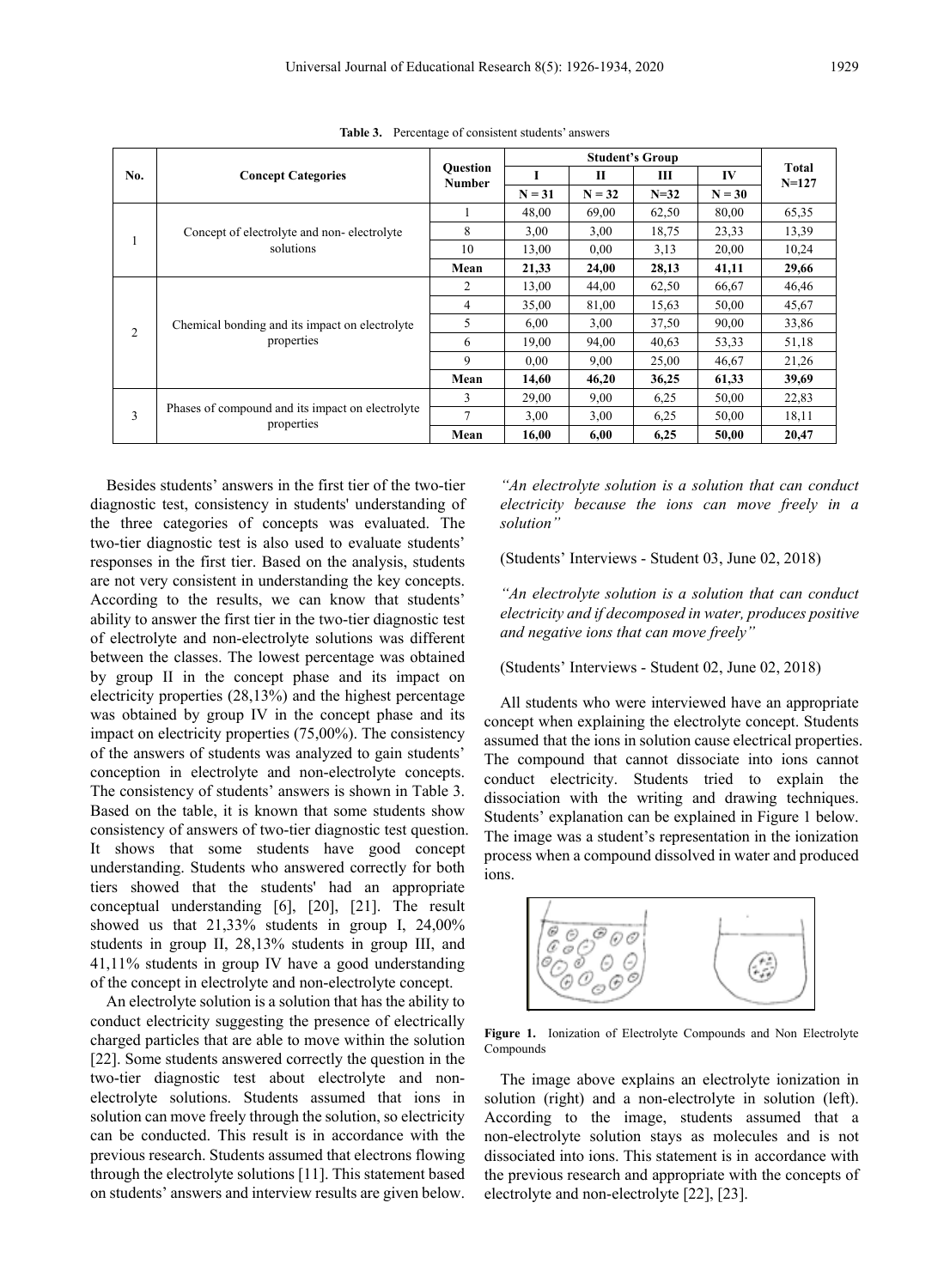

**Figure 2.** Electrolyte and Non Electrolyted Solution

Based on the image above, non-electrolyte compounds, when dissolved in water, are separated from each other and mingled with the water molecules. The solute molecules stay intact and do not dissociate into smaller particles. When an electrolyte dissolves in water, ions are separate from the solid and become surrounded by water molecules. The ions are said to be hydrated. In the solution, the ions are able to move freely, which enables the solution to conduct electricity [22]. Most of the students have an appropriate concept in explaining electrolyte and non-electrolyte solutions.

Besides the definition of an electrolyte solution, there are questions that students decide the electricity of the compound. Fifty-six students answered correctly when they have to decide on the electrical properties based on a compound's name. Based on the interview results, students experienced difficulty to decide the properties because they have difficulty in compounds nomenclature, so they cannot determine the electrical properties.

*"What makes the problem difficult is the nomenclature, so I find it difficult to distinguish electrolyte and non-electrolyte"*

#### (Students' Interview - Student 03, June 02, 2018)

That statement showed us that students need to have an ability to make a connection with the previous or next concept [24]–[26]. To determine the properties of a solution, students need to use the chemical bonding and nomenclature of compounds concept. The macroscopic representation of an electrolyte solution can be identified from the experiment that uses a battery, lamp, electrodes, and solution. Electrolyte solutions are divided into two, strong electrolyte and weak electrolyte solutions. Based on experiment, a strong electrolyte and a weak electrolyte can be identified from the lamp and gases around the electrodes. Most students can answer correctly the questions about electrolyte properties by the experiment's result. This result is appropriate with the concept that states the presence of ions in aqueous solution by measuring how well the solution conducts electricity.



**Figure 3.** Non-Electrolyte Solution (a), Strong Electrolyte Solution (b), and Weak Electrolyte Solution (c)

Based on the image above, if the lamp fails to light up, so the conclusion is no ions are present (or if some are present, their concentration is extremely low). The solution is either a solution of a non-electrolyte or a very dilute solution of an electrolyte). If the lamp lights up brightly, the conclusion is the concentration of ions in solution is high, so the solute is a strong electrolyte. If the lamp lights up only dimly, the conclusion is ions are present in solution but the concentration of ions is low. The solution could be a solution of a weak electrolyte [22]. According to test results and appropriate concepts, most students have an appropriate concept in using macroscopic representations to decide on the electrical properties of the solution.

In the chemical bonding concept and its impact for electricity properties, 14,60% of students in group I, 46,20% students in goup II, 36,25% students in goup III, and 61,33% students in group IV have a good understanding about the chemical bonding concept and its impact on electrical properties. The chemical bonding concept has an important role in the electrical properties of solutions [27]. Chemical bonding can explain the dissociation ability of a compound. Students need to understand the chemical bonding concept to explain about electrolyte solutions. Essentially all soluble ionic compounds and only a relatively few molecular compounds are strong electrolytes and most molecular compounds are either nonelectrolytes or weak electrolytes [22]. Based on the two-tier diagnostic test's results, most students have an appropriate concept about chemical bonding and electricity. Most of students can decides that glucose  $(C_6H_{12}O_6)$  is a non-electrolyte solution that cannot produce ions in aqueous solution.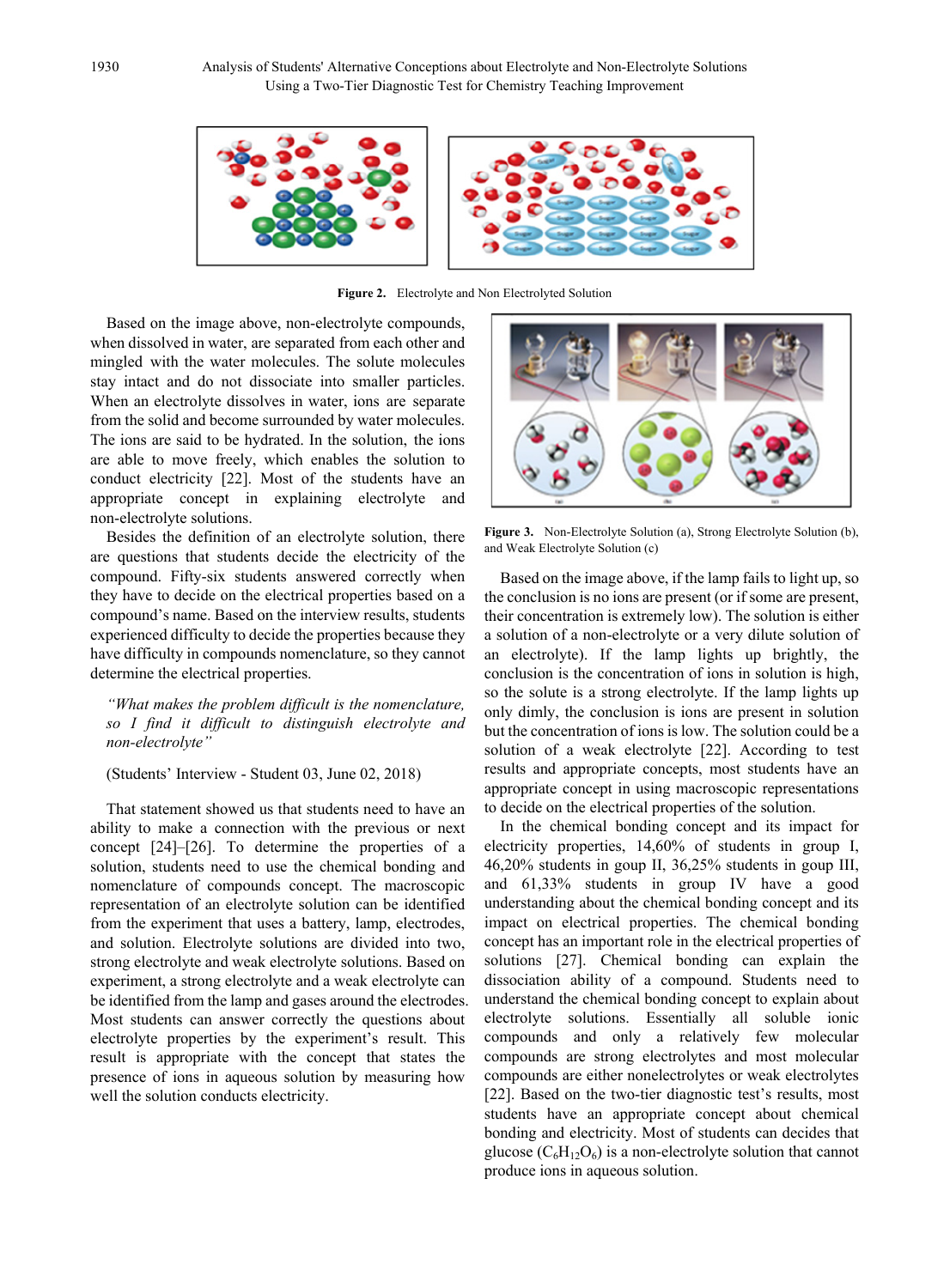

**Figure 4.** Glucose in aqueous solution

Based on the picture above, glucose in aqueous solution stays as molecules in its solution. Glucose cannot produce ions because glucose has covalent non polar bonds, so the atoms cannot dissociate in its solution. Besides glucose, students also can determine that HCl was an electrolyte solution. It was because HCl has covalent polar bonds, so it can be separated into ions in aqueous solution and conduct electricity.

In the third concept, phase and its impact on electricity, 16,00% of students in group I, 6,00% in group II, 6,25% in group III, and 50,00% students in group III have good understanding. Based on the results, the highest percentage was obtained by group III. The students' ability to answer the questions about phase and its impact on the electrical properties can be caused by the students having a good understanding of the concept of electrolyte and non-electrolyte solutions. Besides the chemical bonding, the phase of the compounds also has an important role in determining electricity properties. Based on the results using the two-tier diagnostic test, most students have an alternative conception about the phase of compounds to determine electrical properties. Most students did not consider the role of phase, they only considered its bonding. Most of students stated that HCl is an electrolyte in all phases. This result showed us that the students did not understanding about phase and ions that can conduct electricity. Based on interviews, students evidently knew about the phase. Students knew that "s" is for solid, "aq" is for aqueous, "l" is for liquid, and "g" is for gas. Students knew that sodium chloride in the solid phase cannot be an electrolyte, because no ions can move freely that can conduct electricity.

*"Salt in the solid phase cannot conduct electricity because it is not ionic. Salt may be an electrolyte when the salt is dissolved in water"*

(Students' Interviews - Student 03, June 02, 2018)

Based on the test result and interview results, it can be known that some students do not really have alternative conception. Students are just not accustomed to using the phase of compounds so they forget about its meaning, especially about electrolyte solutions.

#### **3.2. Students' Alternative Concept**

Besides the results above, most students have an appropriate conception and some of them have alternative conceptions. Students' alternative conceptions are inconsistent with the scientific conceptions [8], [28], [29]. The alternative conceptions that students have about electrolyte and non-electrolyte concepts were shown in Table 4. Overall, through an analysis of answers to the two-tier diagnostic test, it showed that the students' have limited understanding of the concepts of electrolyte and non-electrolyte solutions, chemical bonding, and phase of a compound and its impact on electricity.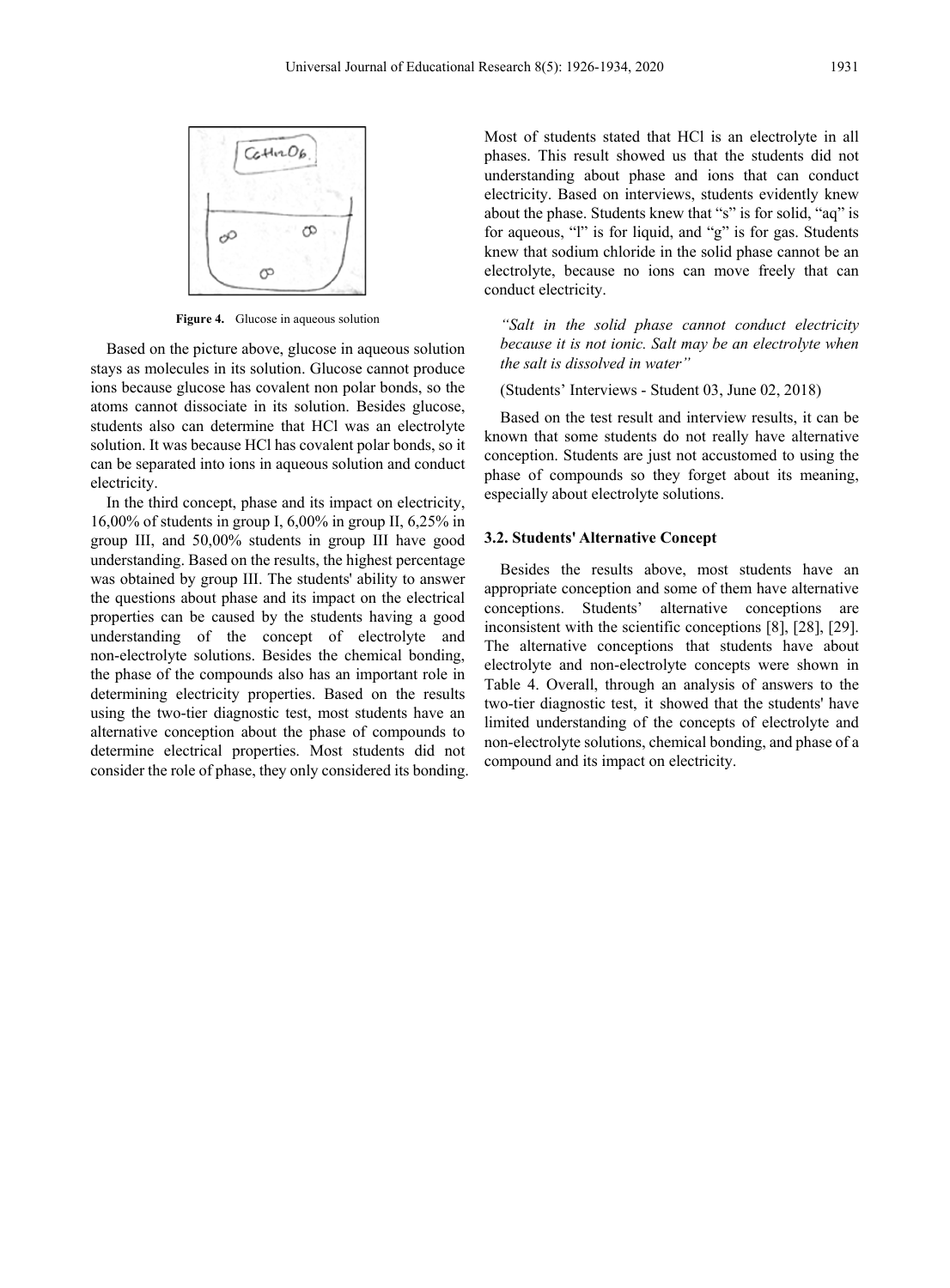#### 1932 Analysis of Students' Alternative Conceptions about Electrolyte and Non-Electrolyte Solutions Using a Two-Tier Diagnostic Test for Chemistry Teaching Improvement

| No.            | <b>Students' Alternative Concepts</b>                                                                                | <b>Group I</b> | <b>Group II</b> | <b>Group III</b> | <b>Group IV</b> | <b>Total</b><br>$N = 127$ |
|----------------|----------------------------------------------------------------------------------------------------------------------|----------------|-----------------|------------------|-----------------|---------------------------|
|                |                                                                                                                      | $N = 31$       | $N = 32$        | $N = 32$         | $N = 30$        |                           |
| $\mathbf{1}$   | Electrolyte solution is a solution which can produce charged<br>compound                                             | 29,03          | 15,63           | 25,00            | 13,33           | 20,47                     |
|                | Electrolyte solution has a large potential difference                                                                | 22,58          | 12,50           | 12,50            | 6.67            | 13,39                     |
|                | Electrolyte solution should be able to turn on the lamp                                                              | 9,68           | 43,75           | 34,38            | 20,00           | 26,77                     |
|                | Electrolyte solution is a solution which can react in<br>electrode and produce gasses                                | 22,58          | 6,25            | 6,25             | 16,67           | 12,60                     |
|                | Mean                                                                                                                 | 20,97          | 19,53           | 19,53            | 14,17           | 18,31                     |
|                | All the electrolyte solution must be an ionic compound                                                               | 22,58          | 9,38            | 15,63            | 30,00           | 18,90                     |
| $\overline{2}$ | HCl and NaCl is an electrolyte because HCl is a strong acid<br>and NaCl formed from strong acid and strong base      | 19,35          | 9,38            | 84,38            | 36,67           | 37,01                     |
|                | NaOH and HNO <sub>3</sub> is an electrolyte because it can totally<br>dissolved in water                             | 0,00           | 0,00            | 3.13             | 3,33            | 1,57                      |
|                | NaOH and $HNO3$ is an electrolyte because NaOH is a strong<br>base and $HNO3$ is a strong acid                       | 0,00           | 3,13            | 15,63            | 6,67            | 6,30                      |
|                | HCl is an electrolyte solution because HCl is a strong acid                                                          | 32,26          | 3,13            | 31,25            | 26,67           | 22,83                     |
|                | HCl is an electrolyte solution because between hydrogen<br>atom and Cl atom has a large electronegativity difference | 22,58          | 0.00            | 18,75            | 10,00           | 12,60                     |
|                | Mean                                                                                                                 | 16,13          | 4,17            | 28,13            | 18,89           | 16,54                     |
| 3              | Only NaCl solution (aqueous) can conduct electricity                                                                 | 9,68           | 15,63           | 25,00            | 13,33           | 15,75                     |
|                | An ionic compound can conduct electricity in all phases                                                              | 12,90          | 25,00           | 37,50            | 26,67           | 25,20                     |
|                | A covalent compound is an electrolyte in liquid and aqueous<br>phases                                                | 9,68           | 3,13            | 12,50            | 3,33            | 7,09                      |
|                | Mean                                                                                                                 | 10,75          | 14,59           | 25,00            | 14,44           | 16,01                     |

**Table 4.** Percentage of student's alternative concept

The results showed us that in the concept of electrolyte and non- electrolyte solutions, some students have some alternative conceptions, like an electrolyte solution which is a solution which can conduct electricity because there are ions that can move freely. Some students answered that the electrolyte solution is a solution which can produce a charged compound (20,47%). Other students stated that the electrolyte solution is a solution that has a large potential difference (13,39%), and some students stated that an electrolyte solution should be able to turn on a lamp (26,77%) and can produce gases at electrodes (12,60%). These results suggest that students have an inappropriate conception about the basic concepts of electrolyte solutions.

In addition, in the chemical bonding concept and its impact on electricity, some students have alternative conceptions. As much as 18,9% of students assumed that all the electrolyte solution must be an ionic compound. Some students also do not understand how to determine the nature of the electrolyte of a compound based on its bonds. Some students only remembered examples of compounds that are elctrolyte or non-electrolyte without the reasons. It can be seen that the greatest alternative conceptions were found in students' understanding that HCl is an electrolyte because it is a strong acid and NaCl is also electrolyte because it consists of a mixture of a strong acid and a strong bases (37%). These alternative conceptions were

obtained from the sample given in the class, so that students could memorize and did not know the explanation. In addition, the students also stated that HCl is an electrolyte solution because between H and Cl there is a large electronegativity difference (12,6%). This alternative conception can be caused by a lack of students' understanding of the chemical concepts they learned earlier. Thus, to reduce alternative conceptions in chemical concepts, teachers need to check students' understanding of prior knowledge, especially the concepts that are related to the new concept.

The third concept is the phase and its impact on electricity. Some students have some alternative conceptions for the phase and its impact on electricity. Some students assumed that only NaCl in solution (aqueous phase) can conduct electricity (15,75%), some students stated that an ionic compound can conduct electricity in all phases (25,20%), and some students assumed that a covalent compound is an electrolyte in liquid and aqueous phases (7,09%). These students' alternative conception does not match with the existing scientific conception of phase and electricity. Some students who have these alternative conceptions know about the phases of the compounds, but they are unfamiliar with the use of phases in a chemical context. This happens because their teachers rarely involved the phases in explaining the chemical contexts so that students know but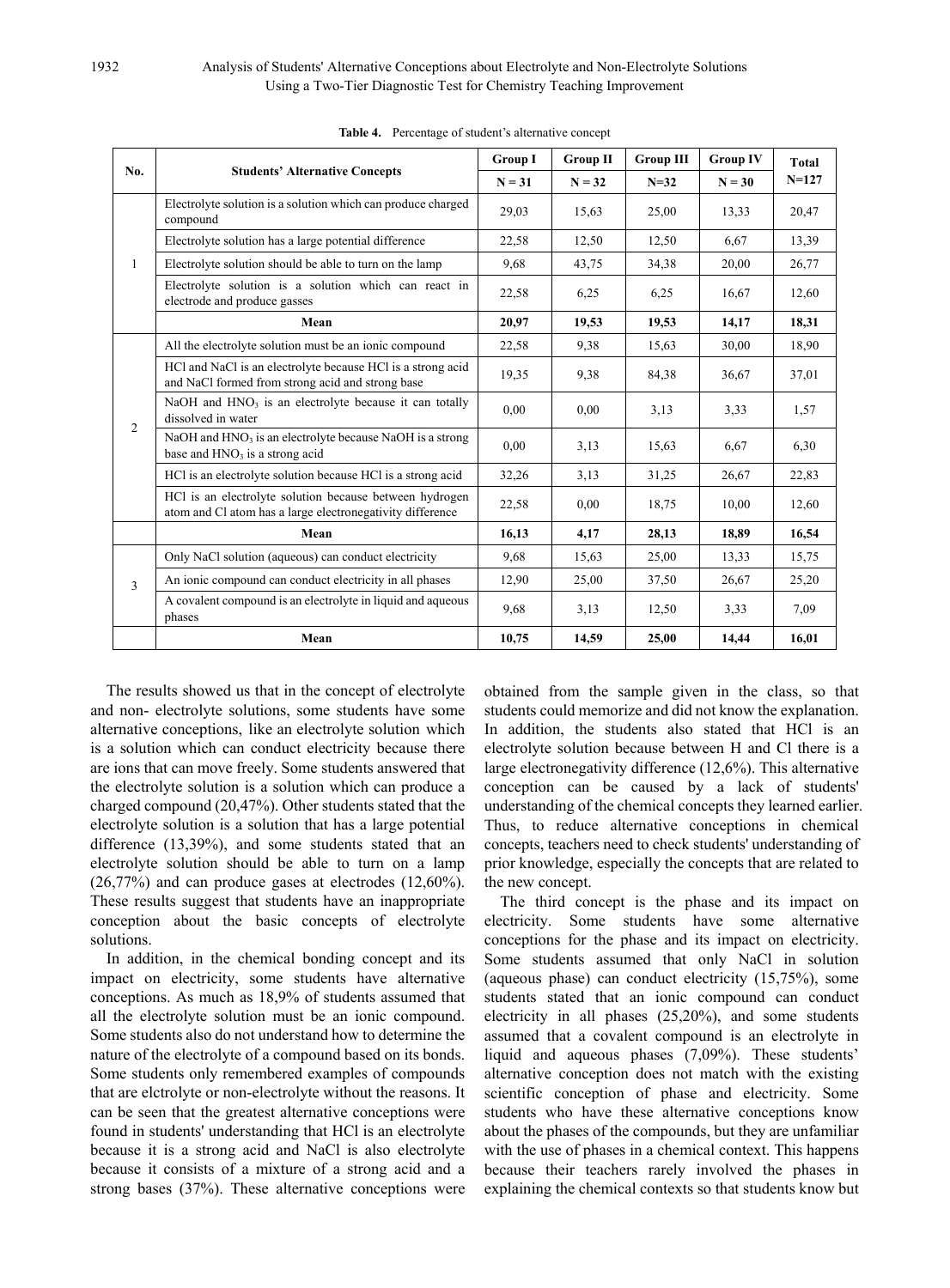are not familiar with the phases and their effects on electricity. It is important for the teacher to use the correct language, terms, and contexts, because it can cause students to have alternative conceptions.

Based on the results of this study, the topics of electrolyte and non-electrolyte solutions have some problems for students. Therefore, it is necessary to review these concepts at different levels to reinforce students' conceptions by using appropriate learning strategies. In addition, teachers should be familiar with the way students develop their understanding of electrolyte and non-electrolyte topics. The findings of this study indicate that the students' alternative conceptions can be obtained through students' experiences and observations, the terms used by the teacher and students, the book, or the way students develop their knowledge based on previous theories [30]. Thus, to prevent students' misconceptions, teachers need to know the sources of alternative conceptions that may occur among students, and how to prevent them. Research related to chemical education discusses the students' alternative conceptions on various chemical topics, as well as some existing diagnostic instruments can be developed and integrated in teacher education programs, so as to facilitate the improvement of understanding of chemistry concepts of student in the learning process.

## **4. Conclusions**

By viewing the results of two-tier diagnostic tests and in-depth interviews of the students, useful conclusions can be drawn that some students had an appropriate conception about electrolyte concepts, chemical bonding, and phases of compounds. Besides the appropriate concept, some students also had an alternative conception. Based on the interviews, the students had some alternative conceptions because they were not familiar with using the phase notation so they do not understand the meaning of phases of compound and its impact on electricity. Furthermore, the students' alternative conceptions can be obtained through students' experiences and observations, the terms used by the teacher and students, the book, or the way students develop their knowledge based on previous theories. Teachers need to know the sources of alternative conceptions that may occur among students, and how to prevent students' misconceptions. As a teacher, we also should inform the students the appropriate concept using the true macroscopic, submicroscopic, and symbolic representations of chemistry, so the students can understand the concept they learn in chemistry.

Such as an electrolyte solution is a solution which can produce a charged compound (20,47 %) , an electrolyte solution has a large potential difference (13,39 %), electrolyte solutions should be able to turn on a lamp (26,77 %), an electrolyte solution is a solution which can

react with electrodes and produce gasses (12,60 %), all the electrolyte solution must be an ionic compound (18,90 %), HCl and NaCl are electrolytes because HCl is a strong acid and NaCl is formed from a strong acid and a strong base  $(37,01\%)$ , NaOH and HNO<sub>3</sub> are electrolytes because they can totally be dissolved in water  $(1,57 \%)$ , NaOH and HNO<sub>3</sub> are electrolytes because NaOH is a strong base and  $HNO<sub>3</sub>$  is a strong acid (6,30 %), HCl is an electrolyte solution because HCl is a strong acid (22,83 %), HCl is an electrolyte solution because between hydrogen atoms and Cl atoms there is a large electronegativity difference (12,60 %), only NaCl solution (aqueous) can conduct electricity (15,75 %), an ionic compound can conduct electricity in all phases (25,20 %), and a covalent compound is an electrolyte in liquid and aqueous phases (7,09 %). Based on the interviews, the students had some alternative conceptions because they were not familiar with using the phase notation so they do not understand the meaning of phases of compound and its impact in electricity. As a teacher, we should inform the students the appropriate concept using the true macroscopic, submicroscopic, and symbolic representations of chemistry, so the students can better understand chemistry.

## **REFERENCES**

- [1] Y. J. Dori, S. Rodrigues, and S. Schanze, "How to Promote" Chemistry Learning Through The Use of ICT," in *Teaching Chemistry – A Studybook*, vol. 24, no. 4, I. Eilks and A. Hofstein, Eds. Rotterdam: Sense Publishers, 2013, pp. 423– 425.
- [2] T. Koballa, W. Gräber, D. C. Coleman, and A. C. Kemp, "Prospective gymnasium teachers' conceptions of chemistry learning and teaching," *Int. J. Sci. Educ.*, vol. 22, no. 2, pp. 209–224, 2000.
- [3] Y. Rahmawati and A. Ridwan, "Empowering Students' Chemistry Learning: The Integration of Ethnochemistry in Culturally Responsive Teaching," *Bulg. J. Sci. Educ.*, vol. 26, no. 6, pp. 813–830, 2017.
- [4] J. K. Gilbert, O. De Jong, R. Justi, D. F. Treagust, and J. H. Van Driel, *Chemical Education: Towards Research-based Practice*. New York: Kluwer Academic Publishers, 2003.
- [5] A. H. Johnstone, "Symposium on fievolution and Evolution in Chemical  $\epsilon$  ducation The Development of Chemistry Teaching," *Forum Fam. Plan. West. Hemisph.*, vol. 70, no. 9, pp. 701–705, 1993.
- [6] D. F. Treagust, "Development and use of diagnostic tests to evaluate students' misconceptions in science," *Int. J. Sci. Educ.*, vol. 10, no. 2, pp. 159–169, 1988.
- [7] H. Özmen, "Some Student Misconceptions in Chemistry: A Literature Review of Chemical Bonding," *J. Sci. Educ. Technol.*, vol. 13, no. 2, pp. 147–159, 2004.
- [8] P. J. Garnett, P. J. Garnett, and M. W. Hackling, "Students' alternative conceptions in chemistry: A review of research